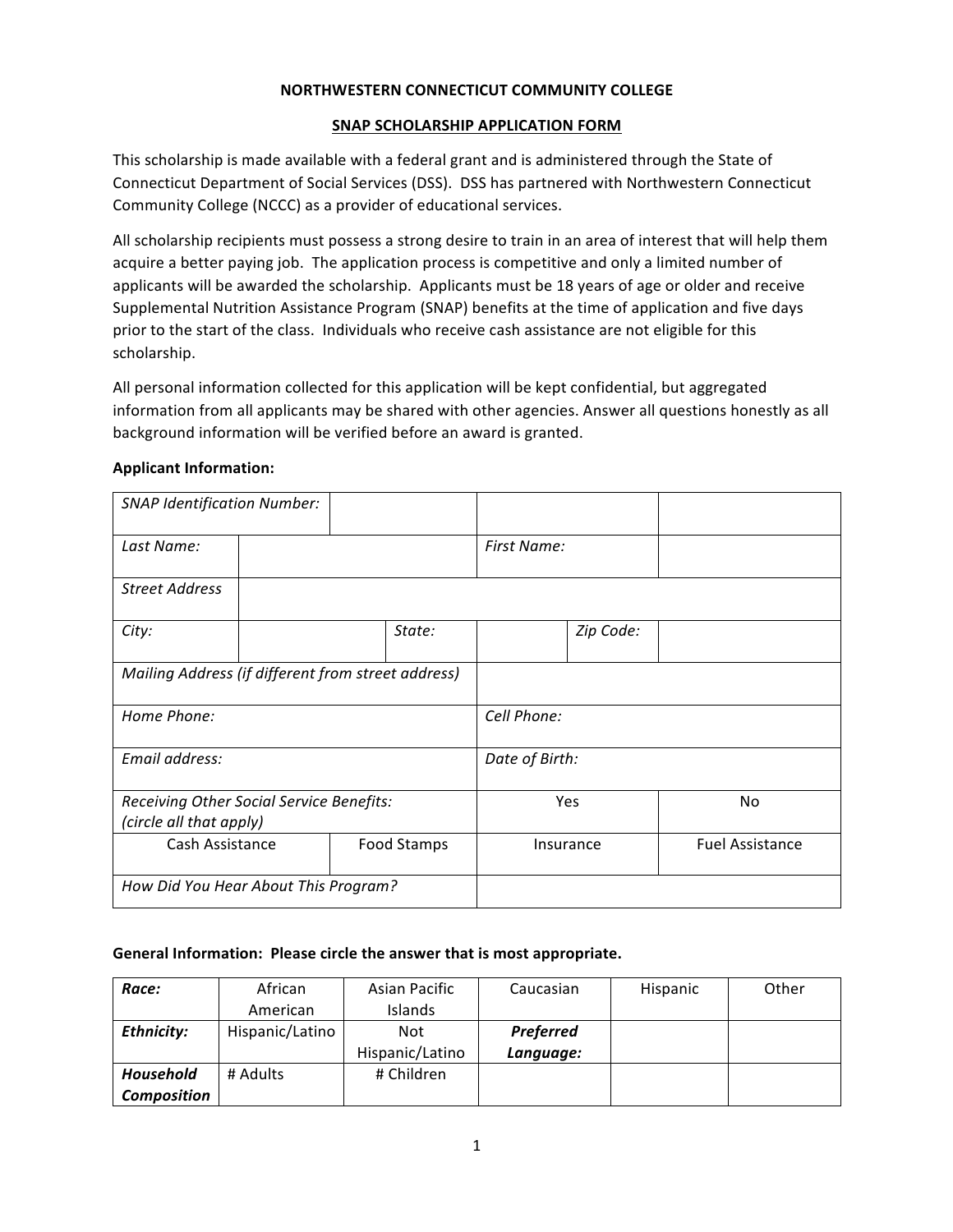| <b>Connecticut Resident:</b>  | Yes | No | Gender:                        | Male      | Female |  |
|-------------------------------|-----|----|--------------------------------|-----------|--------|--|
| <b>United States Citizen:</b> | Yes | No | <b>High School</b><br>Diploma: | Yes       | No     |  |
| Veteran:                      | Yes | No | GED:                           | Yes       | No     |  |
| Criminal Record:              | Yes | No | Date                           | Violation |        |  |
|                               |     |    |                                |           |        |  |
| Felony Record:<br>Yes         |     | No | Date                           | Violation |        |  |
|                               |     |    |                                |           |        |  |
|                               |     |    |                                |           |        |  |
|                               |     |    |                                |           |        |  |

# **Education:**

| Education            | Name of School | Dates of Attendance | Degree Received |    |
|----------------------|----------------|---------------------|-----------------|----|
| College              |                |                     | Yes             | No |
| <b>High School</b>   |                |                     | Yes             | No |
| <b>GED</b>           |                |                     | Yes             | No |
| Last Grade Completed |                |                     |                 |    |

# Work Experience: List Two Most Recent Employers.

| Work Experience #1-(Most Recent Work Employer) |                    |  |  |  |
|------------------------------------------------|--------------------|--|--|--|
| Dates of Employ (Start-Stop)                   |                    |  |  |  |
| Name of Employer                               |                    |  |  |  |
| <b>Name of Direct Supervisor</b>               |                    |  |  |  |
| Telephone/Email Contact                        |                    |  |  |  |
| Position Held by You                           |                    |  |  |  |
| <b>General Duties Performed by</b>             |                    |  |  |  |
| You                                            |                    |  |  |  |
|                                                | Work Experience #2 |  |  |  |
| Dates of Employ (Start-Stop)                   |                    |  |  |  |
| Name of Employer                               |                    |  |  |  |
| <b>Name of Direct Supervisor</b>               |                    |  |  |  |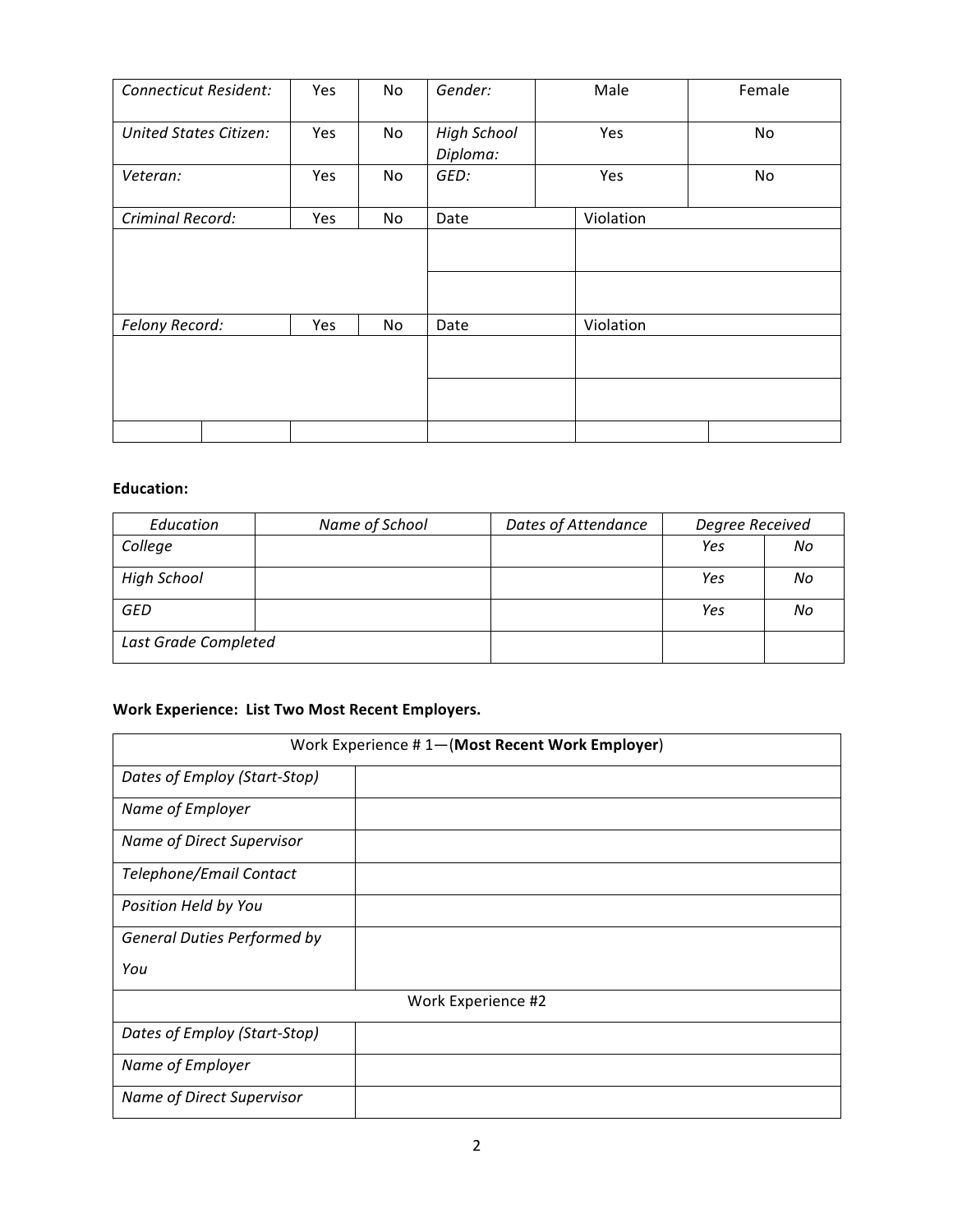| Telephone/Email Contact            |  |
|------------------------------------|--|
| Position Held by You               |  |
| <b>General Duties Performed by</b> |  |
| You                                |  |

References: List two individuals, OTHER THAN FRIENDS AND FAMILY, that we may contact as a personal or professional reference. These individuals **MAY NOT** be friends or relatives but can be employers, teachers, neighbors, counselors, pastors, etc.)

| Reference #1      |              |  |  |  |
|-------------------|--------------|--|--|--|
| Name:             |              |  |  |  |
| Address:          |              |  |  |  |
| City, State, Zip  |              |  |  |  |
| Telephone         |              |  |  |  |
|                   | Reference #2 |  |  |  |
| Name:             |              |  |  |  |
| Address:          |              |  |  |  |
| City, State, Zip: |              |  |  |  |
| Telephone:        |              |  |  |  |

### **Program Information:**

| Check the program you are applying for:                                    |                |                                                                    |  |                           |                         |  |
|----------------------------------------------------------------------------|----------------|--------------------------------------------------------------------|--|---------------------------|-------------------------|--|
| Office Support                                                             | Web Developer  | Manufacturing                                                      |  | Emergency                 | Veterinary              |  |
| Professional                                                               |                | Solderer                                                           |  | Medical                   | Technologists and       |  |
|                                                                            |                |                                                                    |  | Technician                | Technicians             |  |
| Preschool                                                                  | Psychiatric    | <b>Medical Assistant</b>                                           |  | <b>Nurse</b>              | <b>Computer Network</b> |  |
| Teacher                                                                    | Technician     |                                                                    |  | <b>Support Specialist</b> |                         |  |
| <b>CNA Certified</b>                                                       | Direct Support | <b>Medical Records and Health</b><br><b>Elder Care</b><br>Pharmacy |  |                           |                         |  |
| Nurse Aide                                                                 | Professional   | Technician<br><b>Information Technician</b><br>Assistant           |  |                           |                         |  |
| What is the start date of program?                                         |                |                                                                    |  |                           |                         |  |
| Have you applied for or received a scholarship to attend the SNAP training |                |                                                                    |  | <b>Yes</b>                | No                      |  |
| program anywhere in the State of Connecticut before? If yes, explain.      |                |                                                                    |  |                           |                         |  |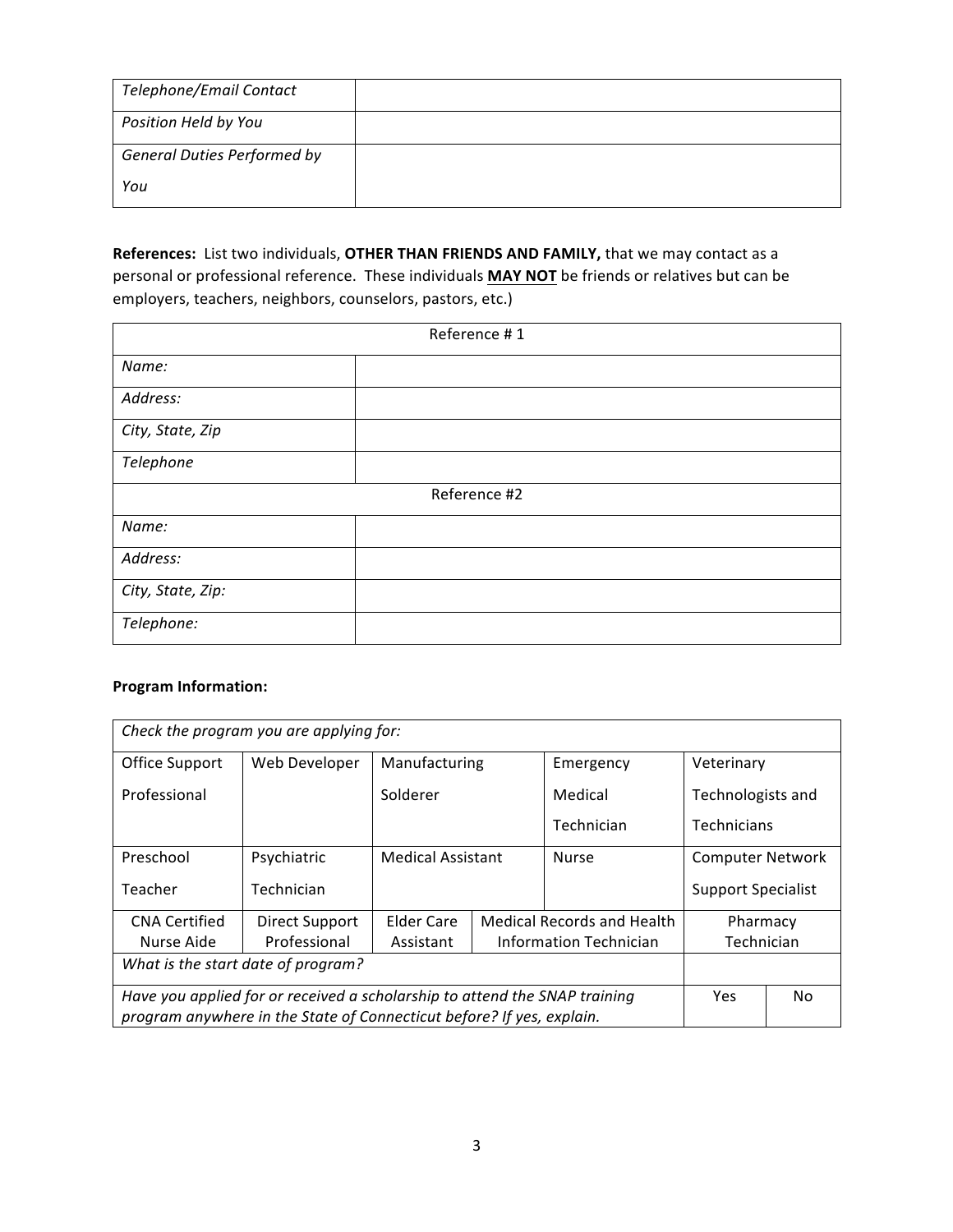#### **Emergency Contact Information:**

| Name of Person to Contact: |  |
|----------------------------|--|
| Relationship to You:       |  |
| Telephone:                 |  |

#### SNAP SCHOLARSHIP ESSAYS

#### Goals for Future Employment and Education:

Summarize how you will benefit from this program. Why did you pick this training program? And why now? How will it impact your future education and employment?

### **Special Skills, and/or Qualifications:**

Summarize special skills and qualifications you have acquired from employment, volunteer work or through other activities that make you the perfect candidate for this scholarship program. In other words, why do you feel you deserve this scholarship?